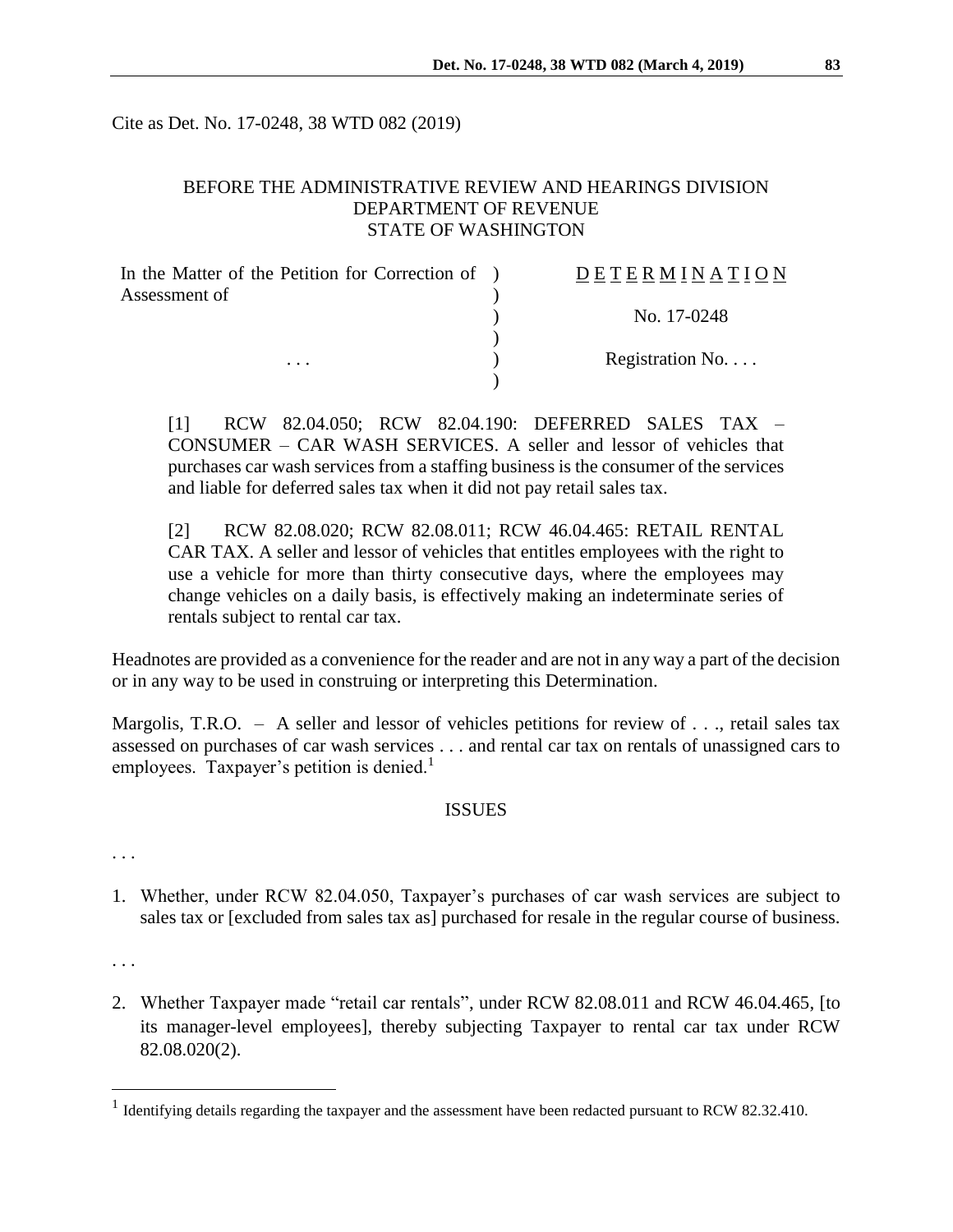# FINDINGS OF FACT

During the audit period, Taxpayer was engaged in the business of car rentals, car sales, and fleet leasing management. The Department of Revenue's Audit Division (Audit) examined Taxpayer's account for the period of August 1, 2009, through December 31, 2010, and, on November 18, 2015, issued three adjusted partial assessments for that period as follows: (1) Audit assessed Taxpayer \$ . . . in Partial Audit . . . , [which included] \$ . . . in retail sales tax, \$ . . . in use/deferred sales tax,  $\$ \dots$  in rental car tax,  $\$ \dots$  in motor vehicle tax,  $\$ \dots$  in audit interest, and  $\$ \dots$  in additional interest from June 24, 2014, to December 18, 2015; (2) Audit assessed Taxpayer \$ . . . in Partial Audit No. . . . , [which included] \$ . . . in use/deferred sales tax, \$ . . . in audit interest, and \$ . . . in additional interest from August 12, 2014, to December 18, 2015; and (3) Audit assessed Taxpayer \$ . . . in Partial Audit No. . . . , [which included] \$ . . . in retail sales tax, \$ . . . in retailing business and occupation (B&O) tax, a credit of \$ . . . in wholesaling B&O tax, \$ . . . in service and other activities B&O tax, a credit of \$ . . . in use/deferred sales tax, \$ . . . in retailing of interstate transportation equipment,  $\$\dots$  in rental car tax, a credit of  $\$\dots$  in motor vehicle tax,  $\$\dots$  in audit interest, and \$ . . . in additional interest for October 15, 2014, to December 18, 2015.

Taxpayer makes four arguments regarding the partial assessments.

. . .

Second, Taxpayer also disputes the assessment of retail sales tax on car washing services it received from employees of staffing agencies. Taxpayer routinely purchases car washing services for its rental fleet and vehicle sales inventory by paying staffing agencies to provide hourly employees, who are paid an hourly wage to wash the cars. Audit assessed deferred sales tax on these purchases. Taxpayer asserts that, because the cars are being held for sale or lease, it is purchasing these services for resale and is not subject to retail sales tax because it is not the consumer of the services.

. . .

Finally, Taxpayer argues that it is not subject to rental car tax on certain rentals to employees. Taxpayer rents unassigned vehicles from inventory to its manager level employees. [Under this program, designated employees may rent vehicles not currently assigned to regular rental customers for personal use and may change vehicles as frequently as daily.] This arrangement is documented by Taxpayer as the "Personal Use Option," which "is currently \$ . . . /month with a minimum commitment of six months." Supplemental Material regarding Audit No. . . . , Exhibit A4-1. This amount is to cover the personal use, insurance, and maintenance of [these vehicles]. Taxpayer did not report these receipts on its excise tax returns. Audit assessed Taxpayer rental car tax on estimated reasonable rental values. Taxpayer asserts that it is not subject to rental car tax on these amounts because these are not short term rentals.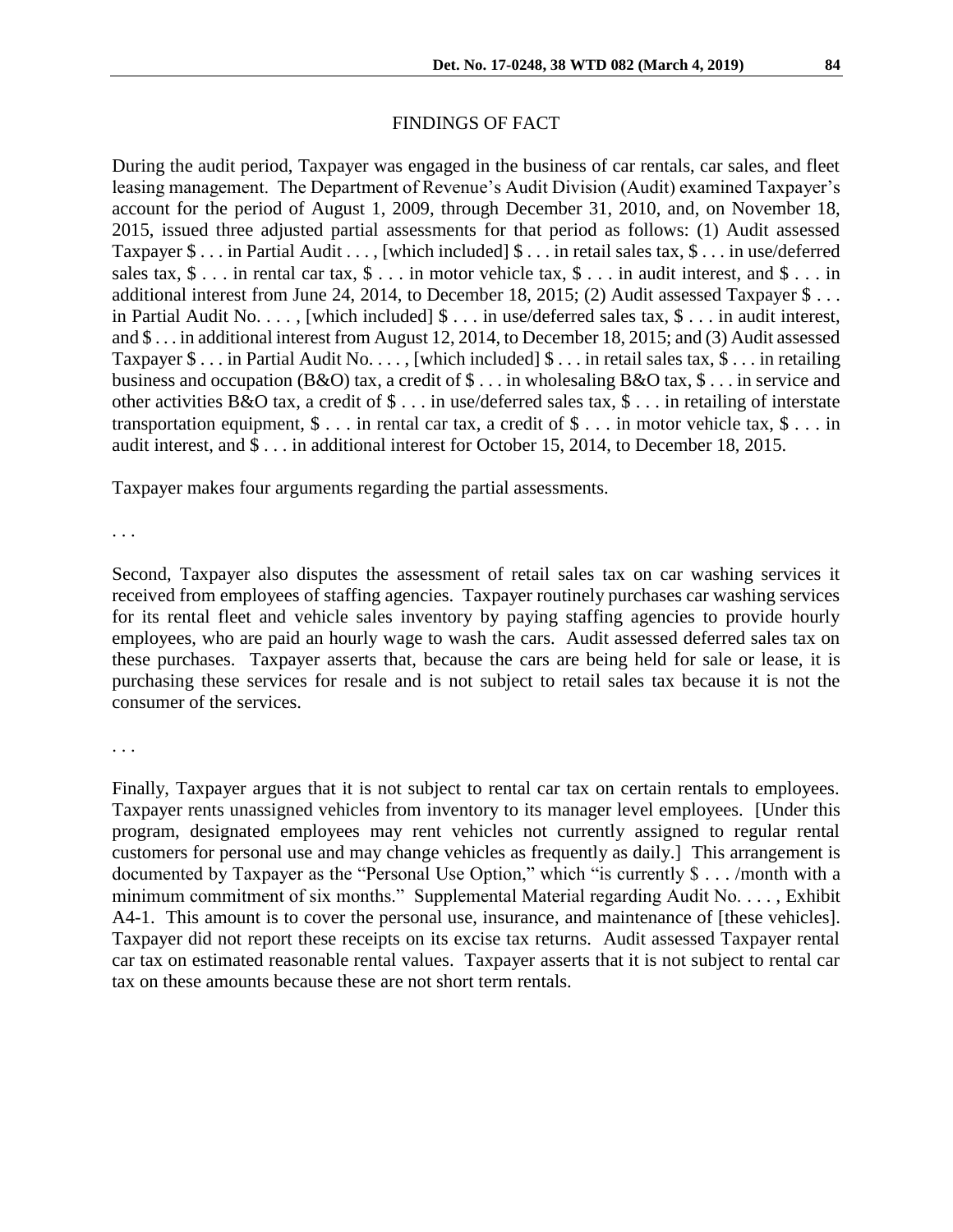# ANALYSIS

. . .

### **Purchases of Car Wash Services**

Retail sales tax remains due even when retail sales tax is not collected by the seller on a retail sale. RCW 82.08.050(10). The Department may proceed directly against the buyer for payment of sales tax when the buyer fails to pay retail sales tax to the seller and the seller does not otherwise pay the tax to the Department. *Id*. RCW 82.04.050(2)(a) provides that "sale at retail" or "retail sale" includes sales of or charges made for labor and services rendered in respect to the cleaning of tangible personal property for consumers. This would include car washing services.

In this case, a temporary staffing business sold car washing services to Taxpayer. If retail sales tax has not been paid to the temporary staffing business providing retail services, the consumer of the services remains liable to pay any tax due directly to the Department. *See also* Special Notice titled, "Temporary Staffing Businesses Must Collect Retail Sales Tax on Retail Services," issued August 11, 2009, available at https://dor.wa.gov (last accessed October 3, 2017).

. . . Taxpayer claims that it acquired the car washing services for resale. The Department publishes a guide for auto dealers, available at https://dor.wa.gov (last accessed October 3, 2017). This guide explains the Department's position regarding car washes as follows (in pertinent part):

Generally, the dealership must pay retail sales tax on purchases of car washes. When the dealer purchases a car wash for their inventory prior to sale, they are considered the consumer of these purchases and may not use their reseller permit.

In contrast to a mere car wash, the cost of reconditioning or detailing is primarily intended to improve the resale value of the vehicle and is a wholesale sale not subject to sales tax. Examples of these services can include but are not limited to minor paint repair, paint polishing, headlight buffing, carpet and upholstery cleaning, repair or replacement.

RCW 82.04.190(2)(c) provides that the term "consumer" means "any person who purchases . . . any service defined in RCW 82.04.050(2)(a), or (g), other than for resale in the regular course of business . . . ." Taxpayer is purchasing car wash services, which are services defined in RCW 82.04.050(2)(a), but is not reselling the car wash services in the regular course of business when it happens to [rent or] sell one of the cars that had recently been washed. Because the car wash services primarily function to help Taxpayer maintain the appearance of its inventory by temporarily removing surface dirt, rather than improving the cars' inherent resale value, Taxpayer, like a dealership, is the consumer of the services [that] are subject to retail sales tax and is liable for deferred sales tax when it did not pay retail sales tax to the staffing businesses. Taxpayer asserts that it is not subject to tax on its purchase of car wash services because it is "excluded from the definition of a consumer of the tangible personal property it has acquired for resale. As [Taxpayer] is not a consumer . . . any services for cleaning . . . its tangible personal [sic] held for resale are not subject to the use tax." Supplemental Material regarding Audit No. . .